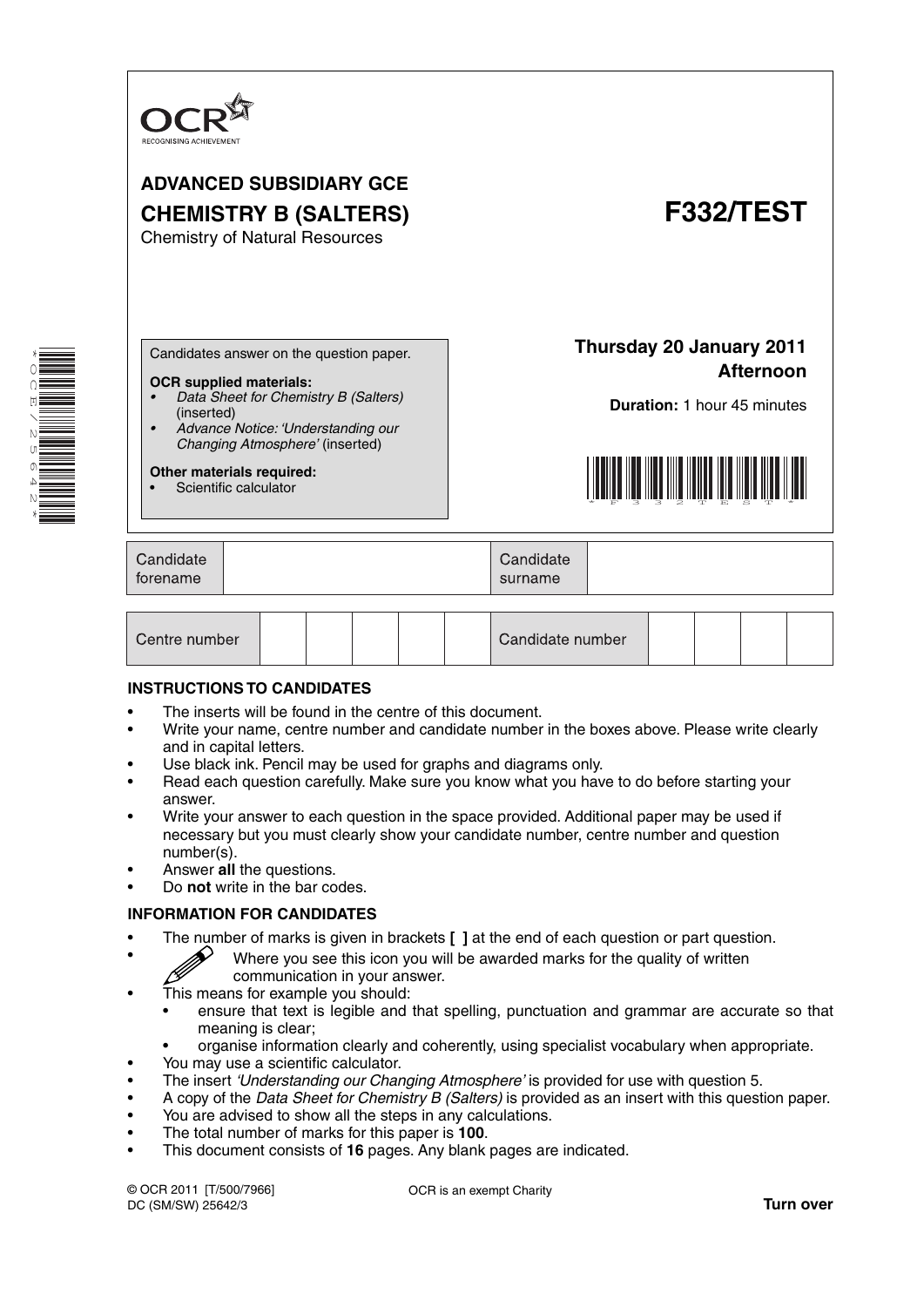### Answer **all** the questions.

**1** Propene can be converted into a wide range of chemicals, some of which are shown in the flow chart below.

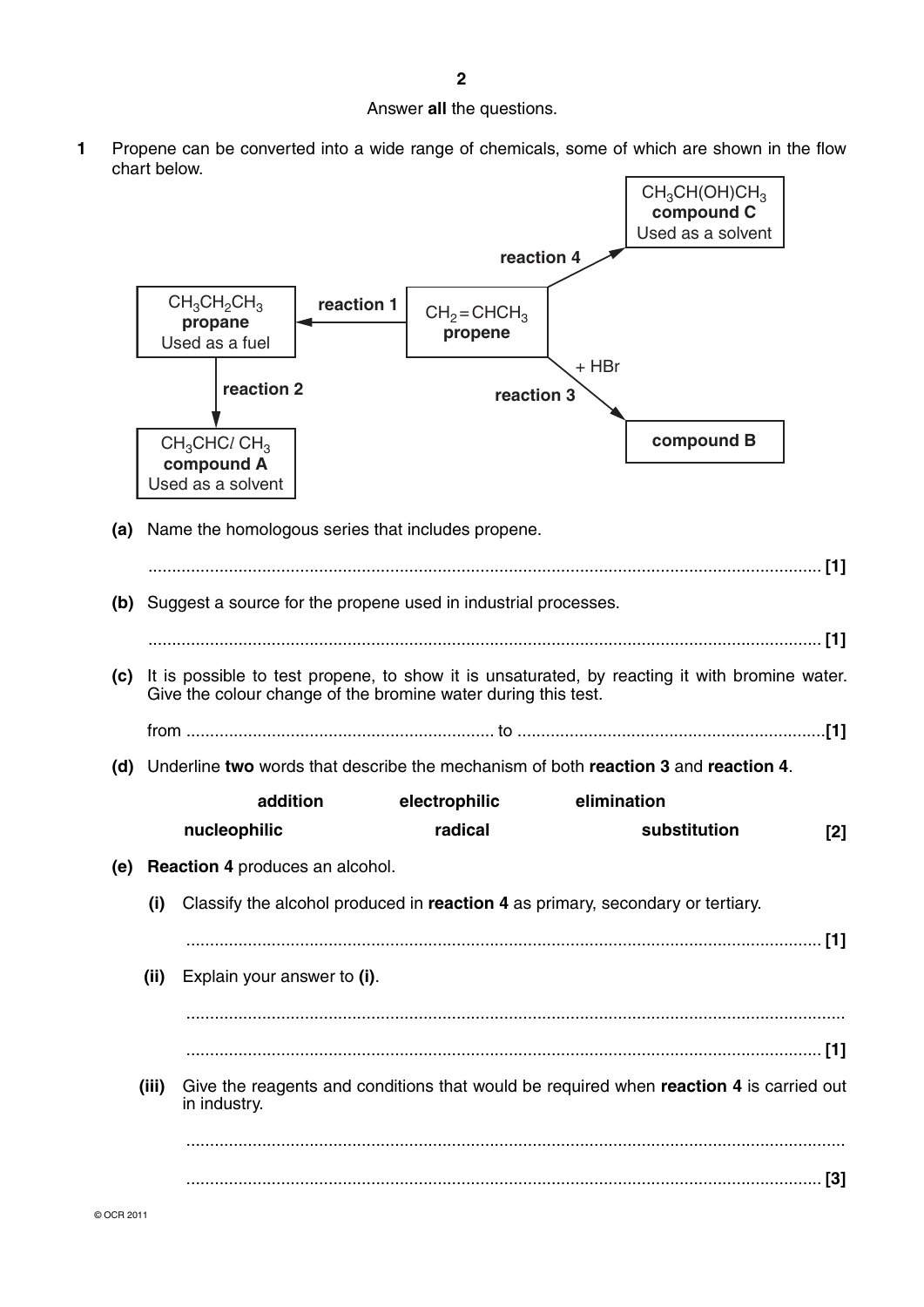- 3
- (f) Give two possible structures for compound B.

- (g) Give the reagent and condition required for reaction 2.
- (h) Compound A takes part in a substitution reaction with hydroxide ions.
	- (i) Add 'curly arrows' to the diagram below to show the attack of one hydroxide ion on  $CH<sub>3</sub>CHCICH<sub>3</sub>$  and the resulting electron pair movement within the molecule.



- (ii) Draw, in the box above, the structure of the organic product that forms in the reaction in (i).  $[1]$
- (iii) Draw a '*dot-and-cross'* diagram to represent the bonding in an hydroxide ion.

 $[1]$ 

 $[2]$ 

 $[2]$ 

(iv) Explain why the hydroxide ion is classified as a nucleophile in the reaction shown in (i).

[Total: 19]

**Turn over**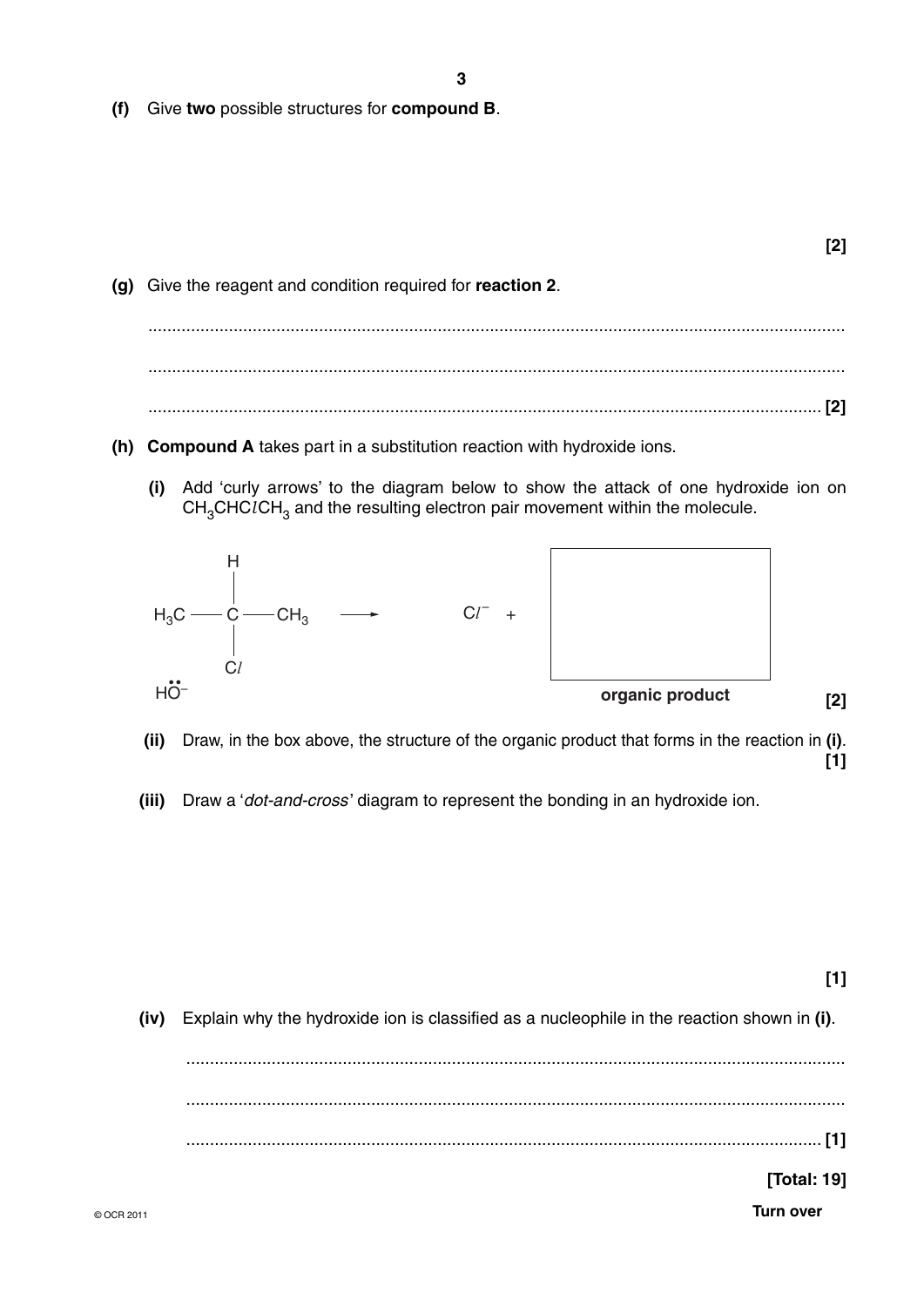- **2** Scientists have investigated the use of 'expanded' poly(phenylethene) for building houses in countries with cold climates and countries prone to earthquakes. 'Expanded' poly(phenylethene) is an insoluble polymer with a honeycomb structure containing air.
	- **(a)** Suggest a property of 'expanded' poly(phenylethene), other than its insolubility, which makes it suitable for building houses in these countries.
		- .............................................................................................................................................. **[1]**
	- **(b)** The poly(phenylethene) monomer has the structure shown below.



**phenylethene**

Draw the structure of the repeating unit of poly(phenylethene).

| (c) Poly(phenylethene) is a thermoplastic.     |  |
|------------------------------------------------|--|
| Explain the meaning of the term thermoplastic. |  |
|                                                |  |
|                                                |  |

**[1]**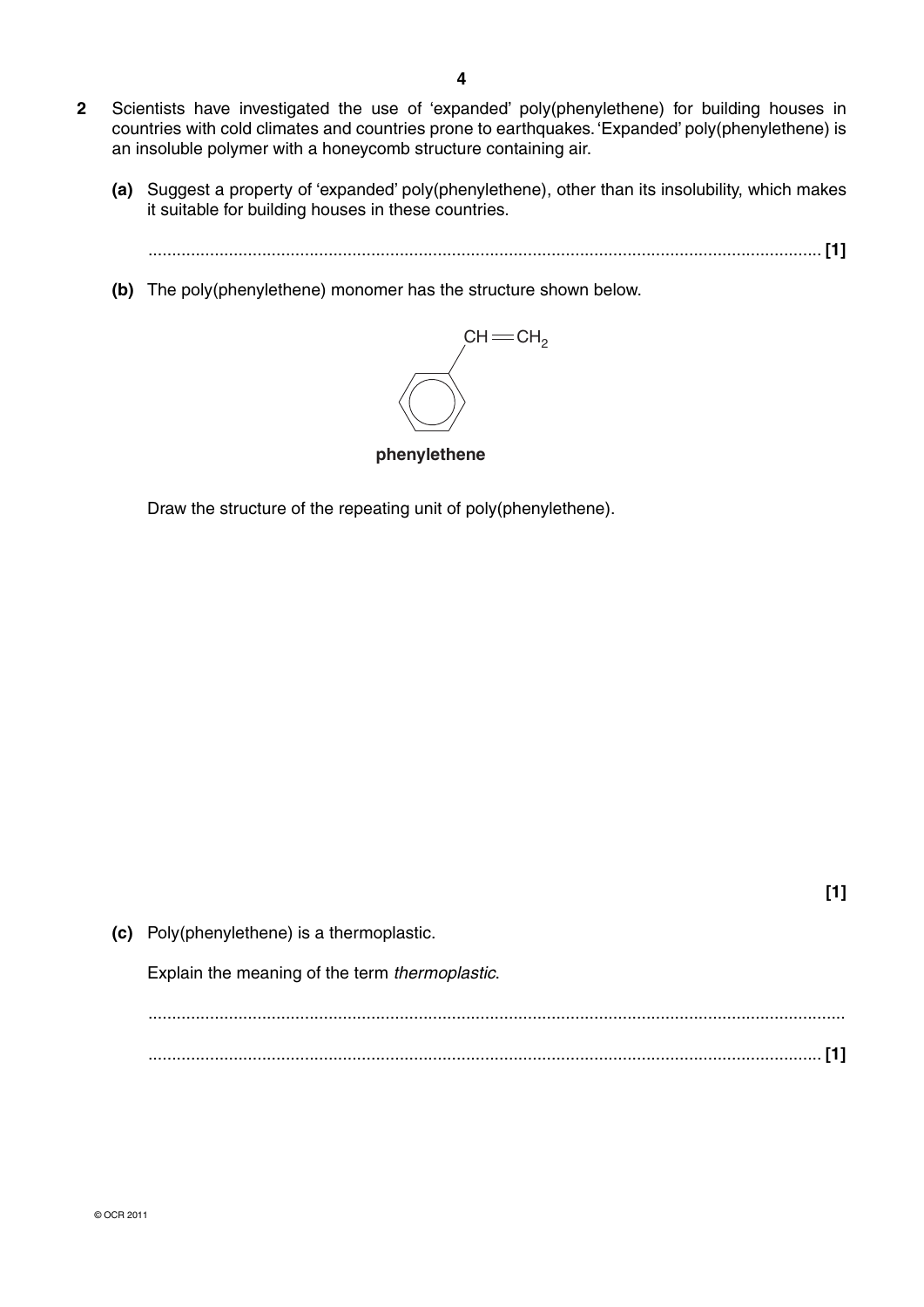(d) The phenylethene monomer is made by passing ethylbenzene vapour over a heated catalyst at a low pressure. Equation 2.1 represents the reaction that occurs.

 $\Delta H = +117$  kJ mol<sup>-1</sup>  $C_6H_5CH_2CH_3(g) \rightleftharpoons C_6H_5CHCH_2(g) + H_2(g)$ equation 2.1

Describe and explain the effect of the following changes on the yield of phenylethene produced in the equilibrium represented by equation 2.1.

Carrying out the reaction at a higher temperature.  $(i)$ 

In your answer, you should use technical terms, spelled correctly.  $(ii)$ Carrying out the reaction at a higher pressure. (e) The catalyst used in the manufacture of phenylethene is in the form of a finely divided powder.  $(i)$ Explain why the use of a finely divided powder increases the reaction rate.  $(iii)$ Explain how the use of a catalyst increases the reaction rate. 

(f) Underline the word that best describes the type of reaction to produce phenylethene occurring in equation 2.1.

| addition | elimination | reduction | substitution |
|----------|-------------|-----------|--------------|
|          |             |           |              |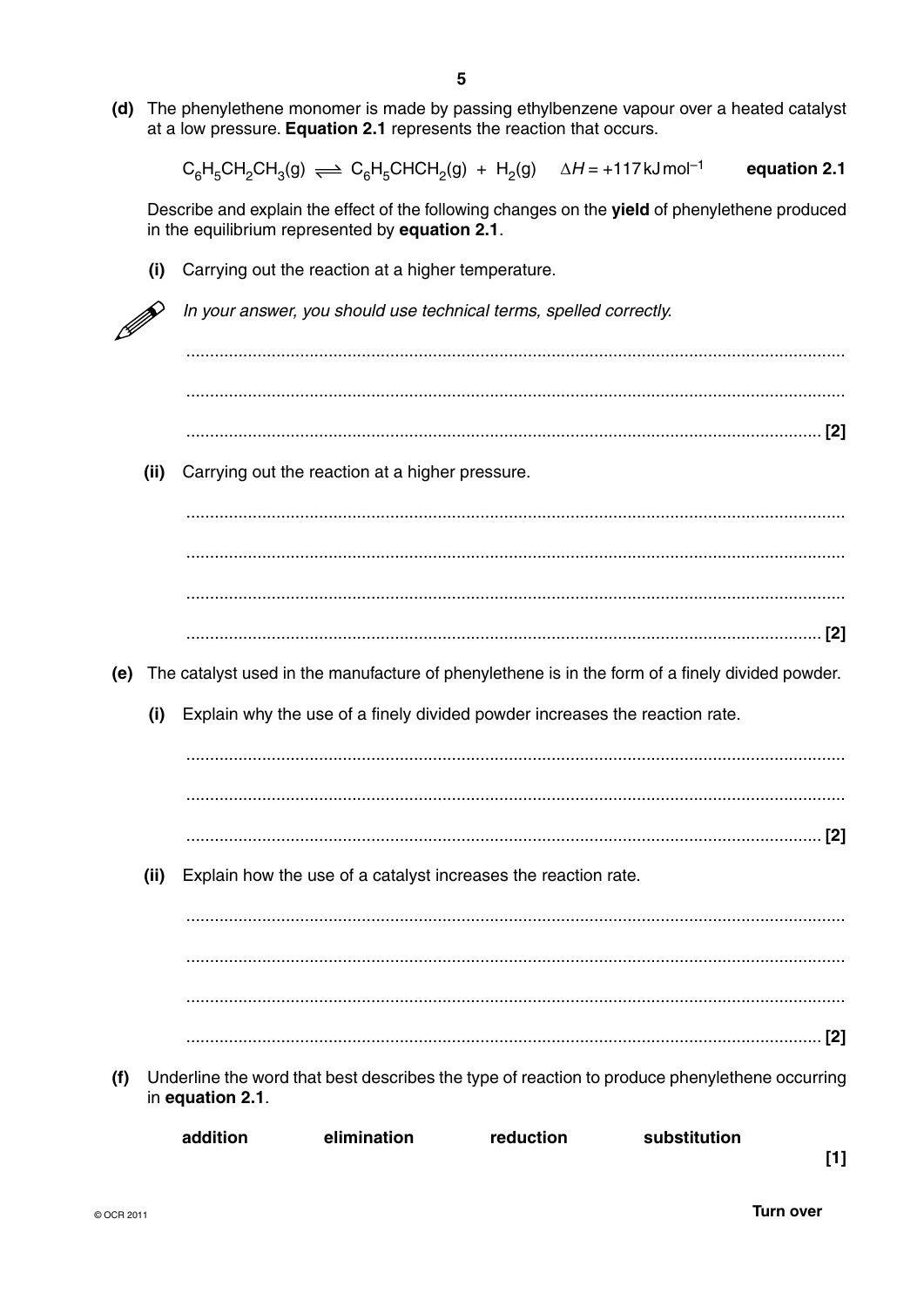(g) Poly(phenylethene) is insoluble in water. Other polymers, such as poly(ethenol), can dissolve in water.



repeating unit of poly(ethenol)

Poly(ethenol) forms hydrogen bonds between its chains.

Poly(phenylethene) forms instantaneous dipole–induced dipole bonds between its chains.

- Explain how hydrogen bonds and instantaneous dipole-induced dipole bonds are formed.
- Explain why poly(ethenol) is slightly soluble in water, but poly(phenylethene) is insoluble.



In your answer, you should make it clear how the structure of a polymer links to its solubility in water.

[Total: 19]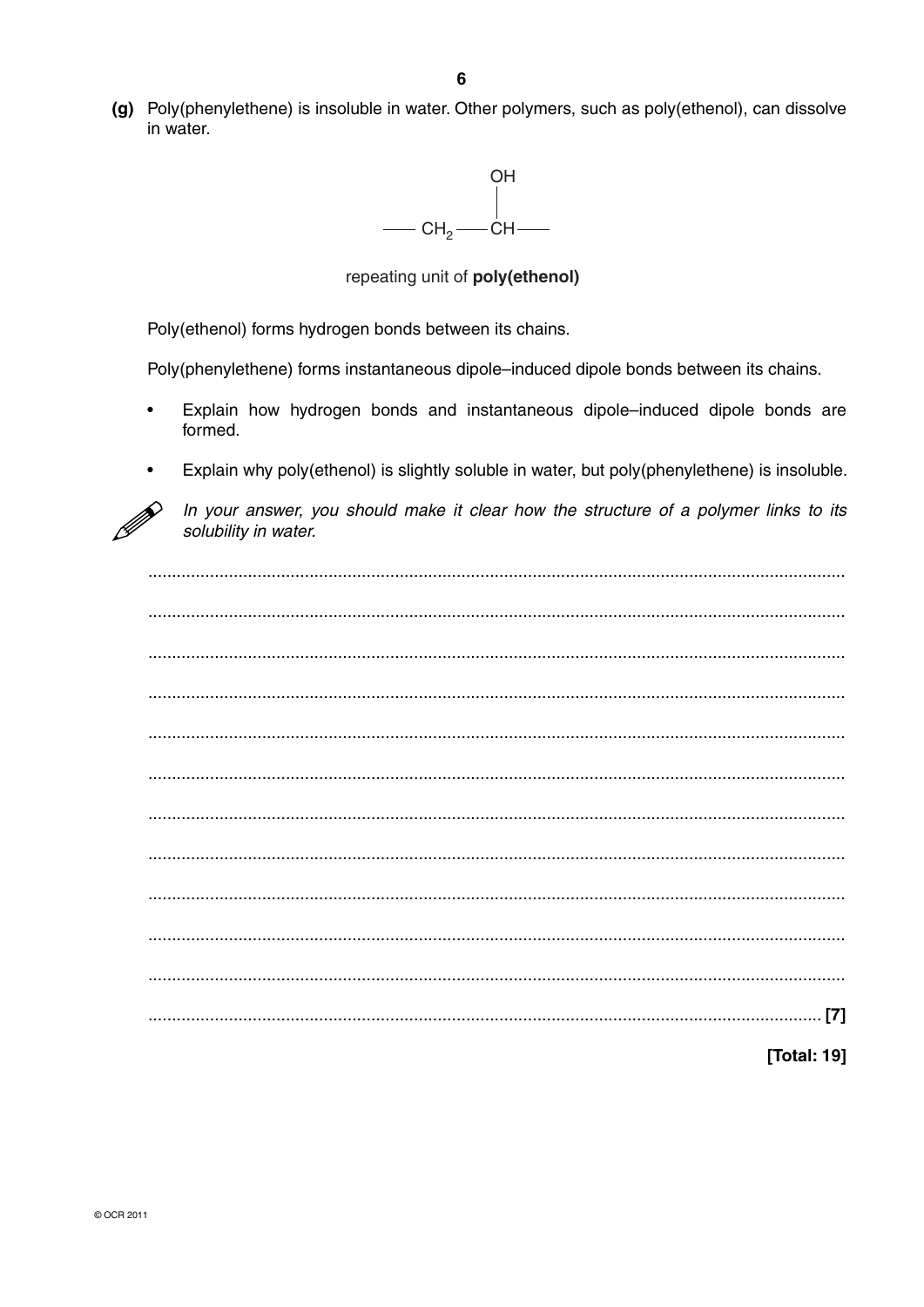- **3** Some people are advised to reduce the amount of sodium chloride in their diet, as sodium salts can contribute to high blood pressure. One method for making this dietary change is to use a 'low salt' alternative, which contains a mixture of sodium and potassium chlorides.
	- **(a)** A certain brand of 'low salt' contains one third potassium chloride, KC*l*, and two thirds sodium chloride, NaC*l*, by mass. Calculate the mole ratio of sodium to potassium in the mixture.

mole ratio Na : K = **1 :** ............................. **[2]**

- **(b)** A student tests the 'low salt' for the presence of chloride ions. A sample of 'low salt' is dissolved in water and silver nitrate solution is added. A precipitate forms confirming the presence of chloride ions.
	- **(i)** Give the colour of the precipitate that the student would see.

 ...................................................................................................................................... **[1] (ii)** Give the chemical name of the precipitate.

...................................................................................................................................... **[1]**

- **(iii)** Write an ionic equation for the reaction that takes place to form the precipitate.
	- $\rightarrow$
- **(c)** Potassium chloride can be made by burning potassium in chlorine.
	- **(i)** Give the appearance and physical state of chlorine at room temperature.

...................................................................................................................................... **[1]**

 **(ii)** Complete the diagram below, showing the arrangement of electrons in atomic orbitals for a chlorine atom.

| [Ne] | 3s | ↑<br>∿ | 3p |  |  |      |
|------|----|--------|----|--|--|------|
|      |    |        |    |  |  | r. т |

**[1]**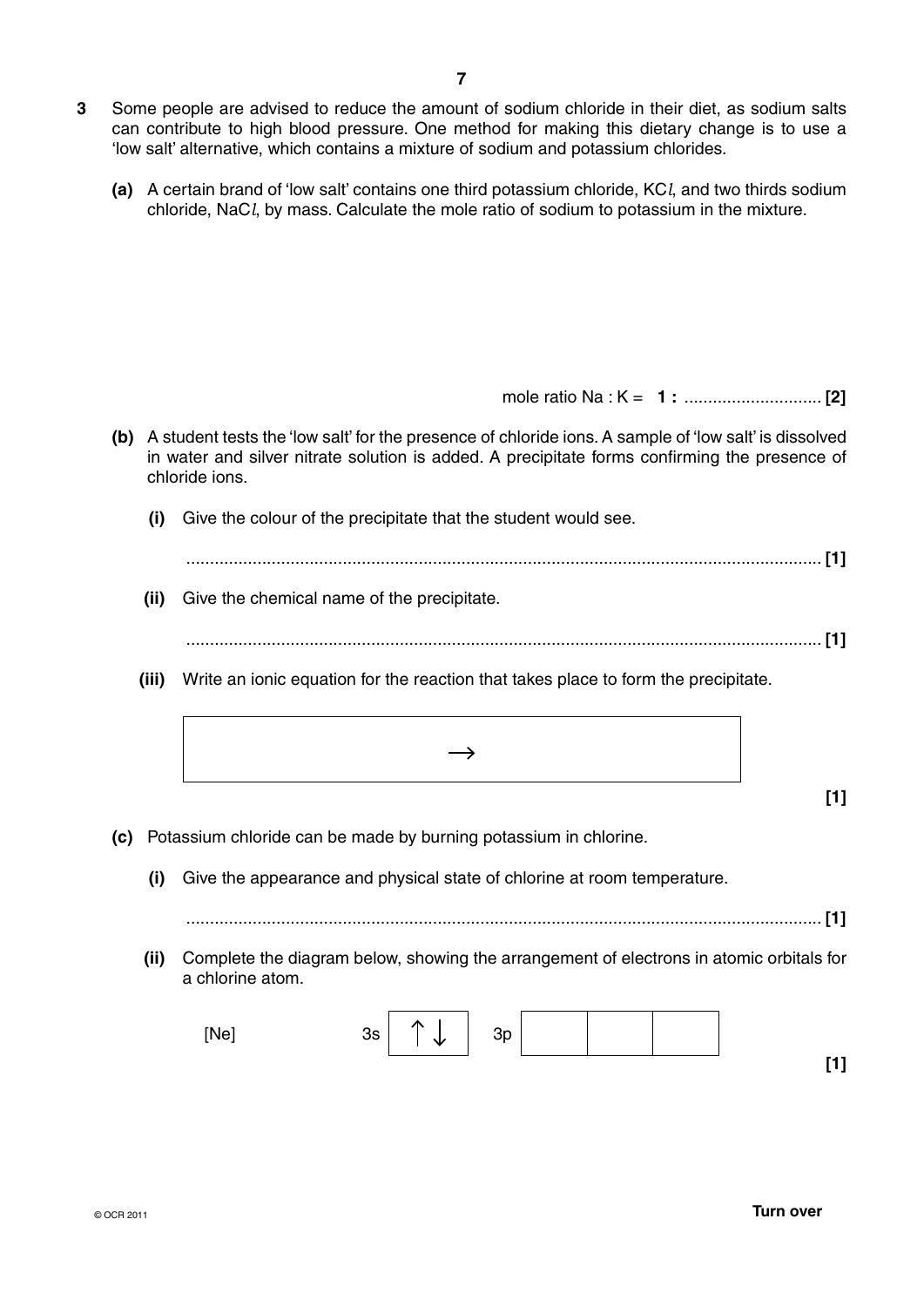**8**

- **(d)** Potassium atoms become potassium ions during the reaction of potassium with chlorine.
	- **(i)** Write the electronic sub-shell arrangement for electrons in an **atom** of potassium.
		- ...................................................................................................................................... **[1]**
	- **(ii)** Write an equation representing the first ionisation enthalpy of potassium. Include state symbols.
		- $\rightarrow$
- **[2]**
- **(iii)** The first ionisation enthalpy for potassium is less than that for sodium. Explain why.

 ........................................................................................................................................... ........................................................................................................................................... ........................................................................................................................................... ........................................................................................................................................... ...................................................................................................................................... **[2]**

 **(e)** Solid potassium chloride has a lattice structure similar to that of sodium chloride. The diagram below shows part of a layer of the potassium chloride lattice.

Label each type of particle and complete the diagram by drawing in enough particles to show the structure of the **layer** clearly.

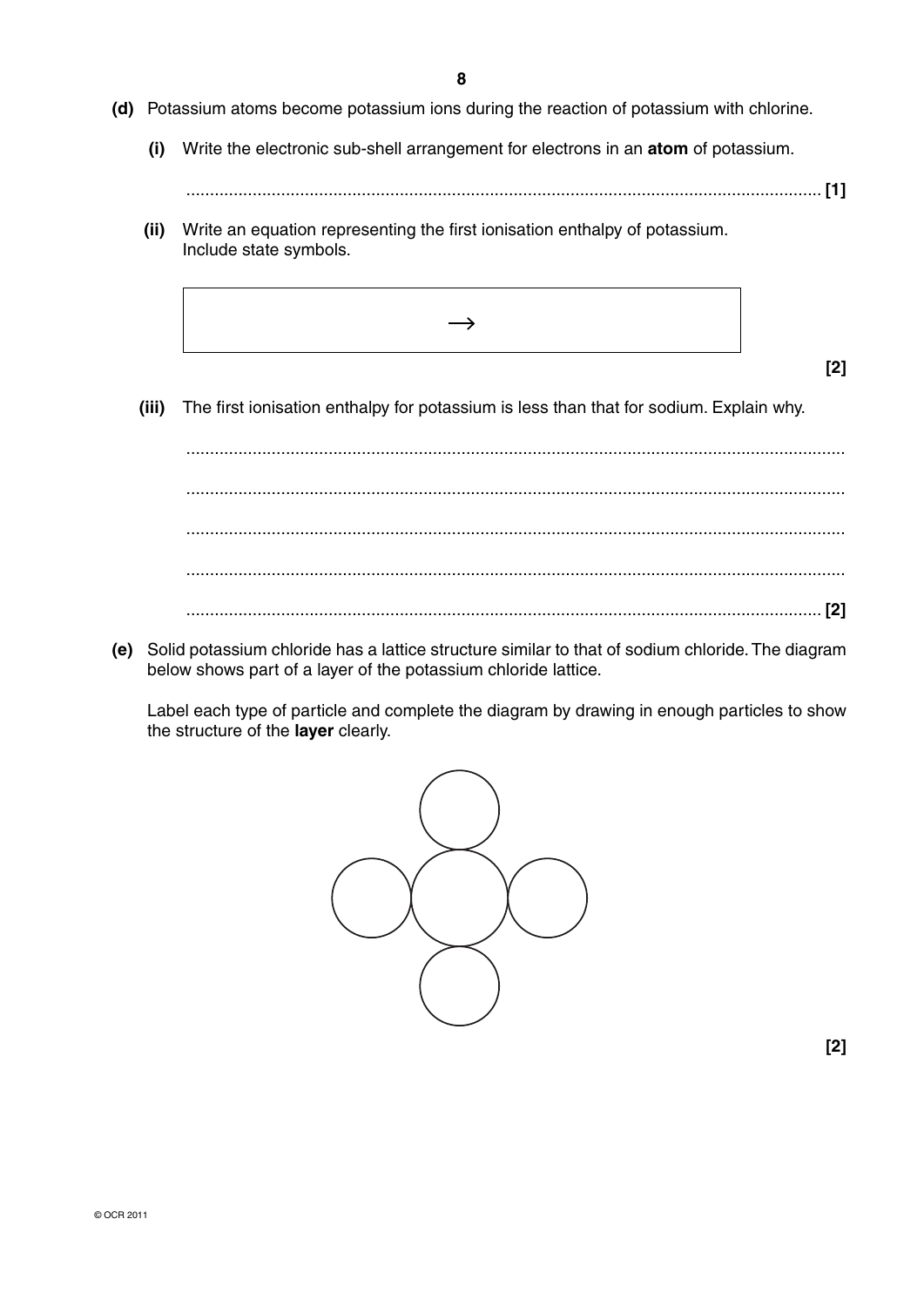- **(f)** Another method for making potassium chloride is to neutralise a solution of potassium hydroxide with hydrochloric acid. A student carries out a titration to find out how much hydrochloric acid is needed to neutralise a known volume of potassium hydroxide solution using methyl orange as the indicator.
	- **(i)** The student measures out exactly 25.0 cm<sup>3</sup> of a 0.100 moldm<sup>-3</sup> solution of potassium hydroxide using a volumetric pipette.

Calculate the number of moles of potassium hydroxide in the sample.

moles KOH = ...................................................mol **[1]**

 **(ii)** Name a suitable piece of equipment for the student to use to add the hydrochloric acid to the potassium hydroxide solution.

...................................................................................................................................... **[1]**

 **(iii)** The equation for the reaction between potassium hydroxide and hydrochloric acid is shown in **equation 3.1**.

 $KOH(aq) + HCl(aq) \rightarrow KCl(aq) + H<sub>2</sub>O(l)$  equation 3.1

State the number of moles of hydrochloric acid that would be needed to react exactly with the amount of potassium hydroxide calculated in **(i)**.

moles = .................................................. mol **[1]**

 **(iv)** The student used 20.10 cm3 of the acid to neutralise the potassium hydroxide solution. Calculate the concentration of the hydrochloric acid that was used.

Give your answer to **three** significant figures.

concentration = .......................................... mol dm–3 **[3]**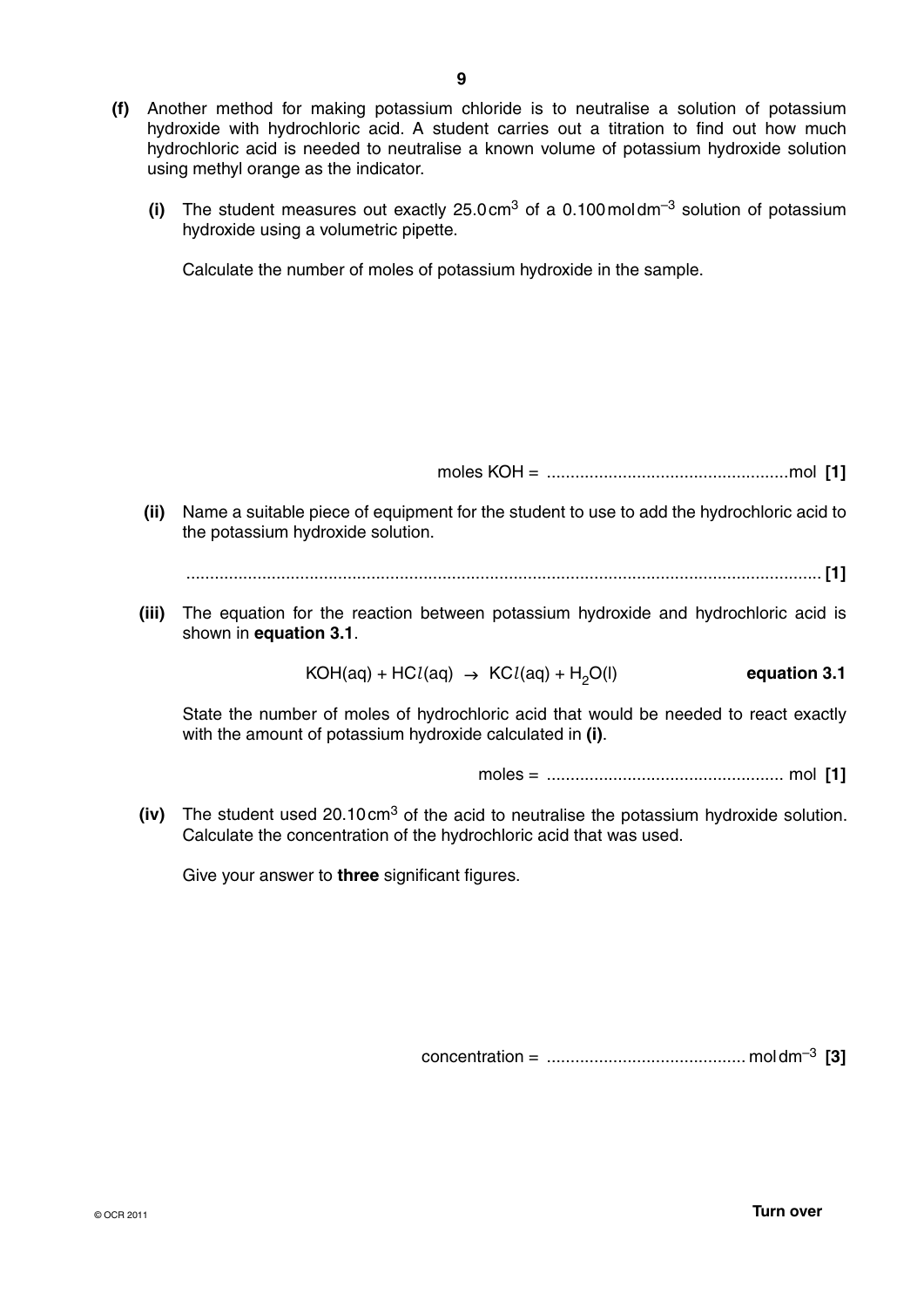**(g)** Two methods for making potassium chloride are shown below.

 **method 1:** 2K(g) +  $Cl<sub>2</sub>(g)$   $\rightarrow$  2KC*l*(s) **method 2:** KOH(aq) + HC $l$ (aq)  $\rightarrow$  KC $l$ (aq) + H<sub>2</sub>O(l)

 **(i)** State which method has the greater atom economy and explain your answer.

 ........................................................................................................................................... ...................................................................................................................................... **[1] (ii)** Explain why the reaction with the greater atom economy is not the more economical method to use for making potassium chloride. ........................................................................................................................................... ...................................................................................................................................... **[1] (h)** Magnesium carbonate can be added to salt to keep it free-flowing. This is because the magnesium and carbonate ions attract water molecules and absorb them into the crystal, where they become bonded to the ions.  **(i)** Explain the link between the charge on a magnesium ion and the position of magnesium in the Periodic Table. ........................................................................................................................................... ...................................................................................................................................... **[1] (ii)** Give the formula of magnesium carbonate. ...................................................................................................................................... **[1] (iii)** Minerals such as diamond have a different type of crystal structure. Describe the structure and bonding of diamond. ........................................................................................................................................... ........................................................................................................................................... ........................................................................................................................................... ...................................................................................................................................... **[3] [Total: 27]**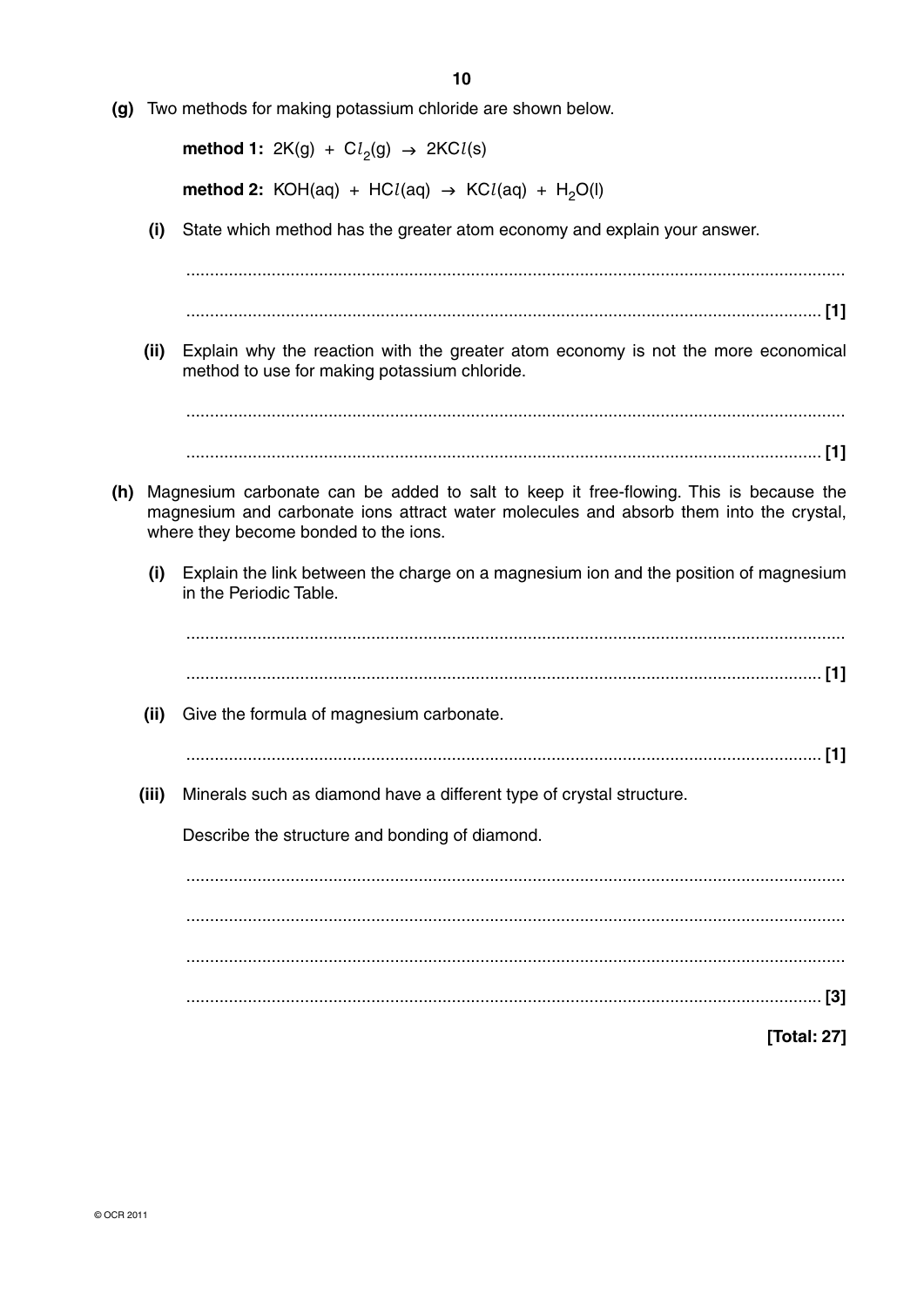- **4** The halogenoalkanes CC $l_4$ , CF<sub>3</sub>Br and CBrC $l$ F<sub>2</sub> have been used in fire extinguishers.
	- (a) Give the systematic name for  $CF_3Br$ . .............................................................................................................................................. **[1]**
	- **(b)** Draw a diagram of the shape of a  $CF_3Br$  molecule. Give a value for the bond angle.

| ۰. |  |
|----|--|
|    |  |

| (c) |       | When CBrCIF <sub>2</sub> is exposed to high temperatures in a fire, one of the bonds breaks.                                                                                   |
|-----|-------|--------------------------------------------------------------------------------------------------------------------------------------------------------------------------------|
|     |       | Suggest which bond is most likely to break.                                                                                                                                    |
|     |       |                                                                                                                                                                                |
|     |       | (d) When CC $l_A$ vapour gets into Earth's stratosphere, a C-Cl bond can be broken by UV radiation<br>from the Sun.                                                            |
|     | (i)   | Name the type of bond breaking that would occur.                                                                                                                               |
|     |       |                                                                                                                                                                                |
|     | (ii)  | The minimum frequency of radiation needed to break one C–Cl bond is 8.67 $\times$ 10 <sup>14</sup> Hz.<br>Calculate the minimum energy, in J, required to break one C-Cl bond. |
|     |       | Planck constant, $h = 6.63 \times 10^{-34} \text{J} \text{Hz}^{-1}$                                                                                                            |
|     |       |                                                                                                                                                                                |
|     |       |                                                                                                                                                                                |
|     |       |                                                                                                                                                                                |
|     |       |                                                                                                                                                                                |
|     | (iii) | Calculate the bond enthalpy of the $C-Cl$ bond, in kJ mol <sup>-1</sup> .                                                                                                      |
|     |       | Avogadro constant, $N_A = 6.02 \times 10^{23}$ mol <sup>-1</sup>                                                                                                               |
|     |       |                                                                                                                                                                                |

bond enthalpy = + .......................................... kJ mol–1 **[2]**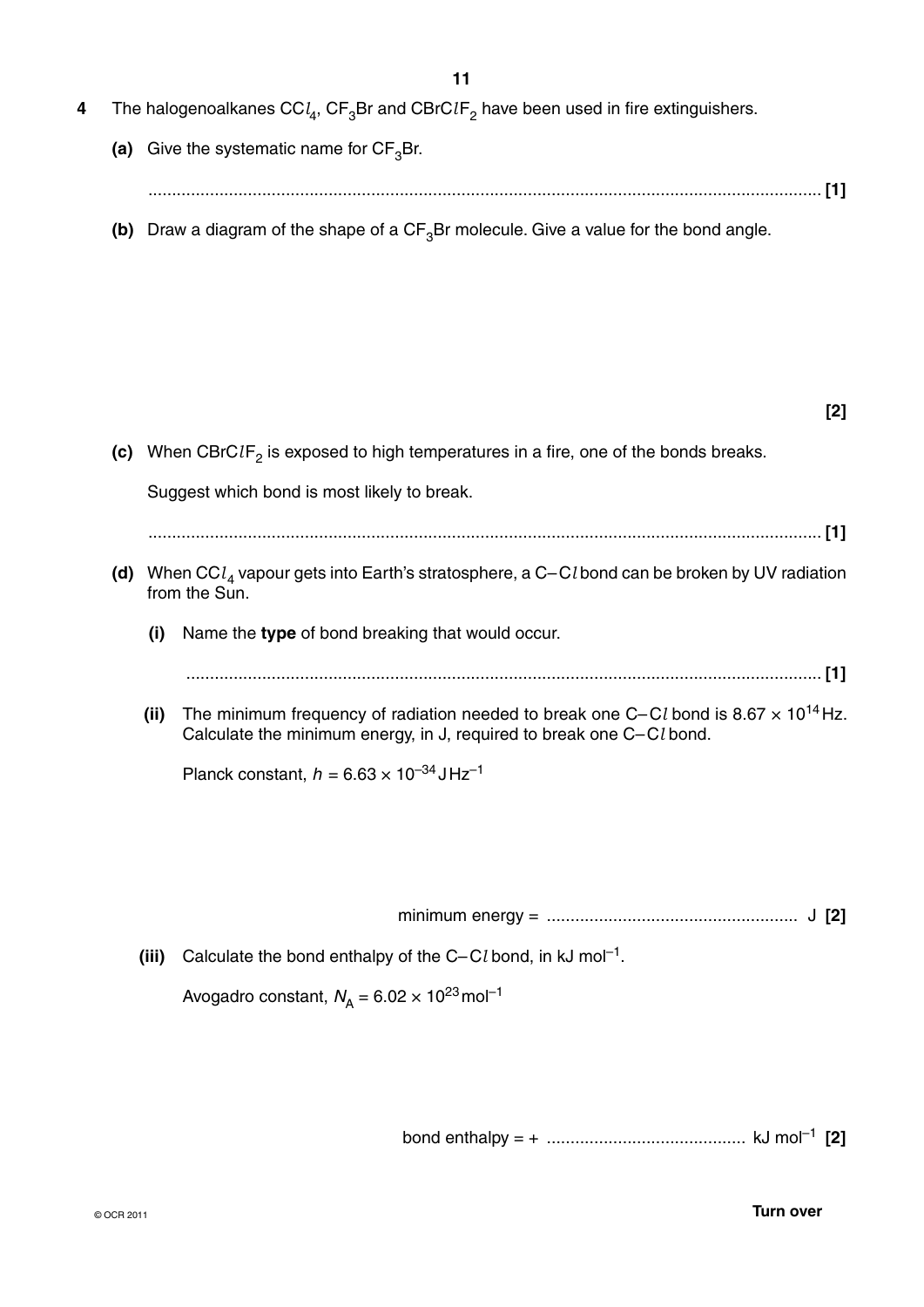(e) The production of  $CBrCIF_2$  has been banned in most countries since 1994, because it contributes to ozone depletion.

Describe the theoretical work and research that led to the discovery of ozone depletion in the stratosphere and how the evidence was originally overlooked.

| (f) |      | Some halogenoalkanes also contribute to global warming.                                                                   |
|-----|------|---------------------------------------------------------------------------------------------------------------------------|
|     | (i)  | Explain how an increase in the concentration of a greenhouse gas leads to an enhanced<br>greenhouse effect.               |
|     |      |                                                                                                                           |
|     |      |                                                                                                                           |
|     |      |                                                                                                                           |
|     | (ii) | Describe the evidence for the relationship between the increased concentration of<br>greenhouse gases and global warming. |
|     |      |                                                                                                                           |
|     |      |                                                                                                                           |
|     |      | [1]                                                                                                                       |
|     |      | [Total: 15]                                                                                                               |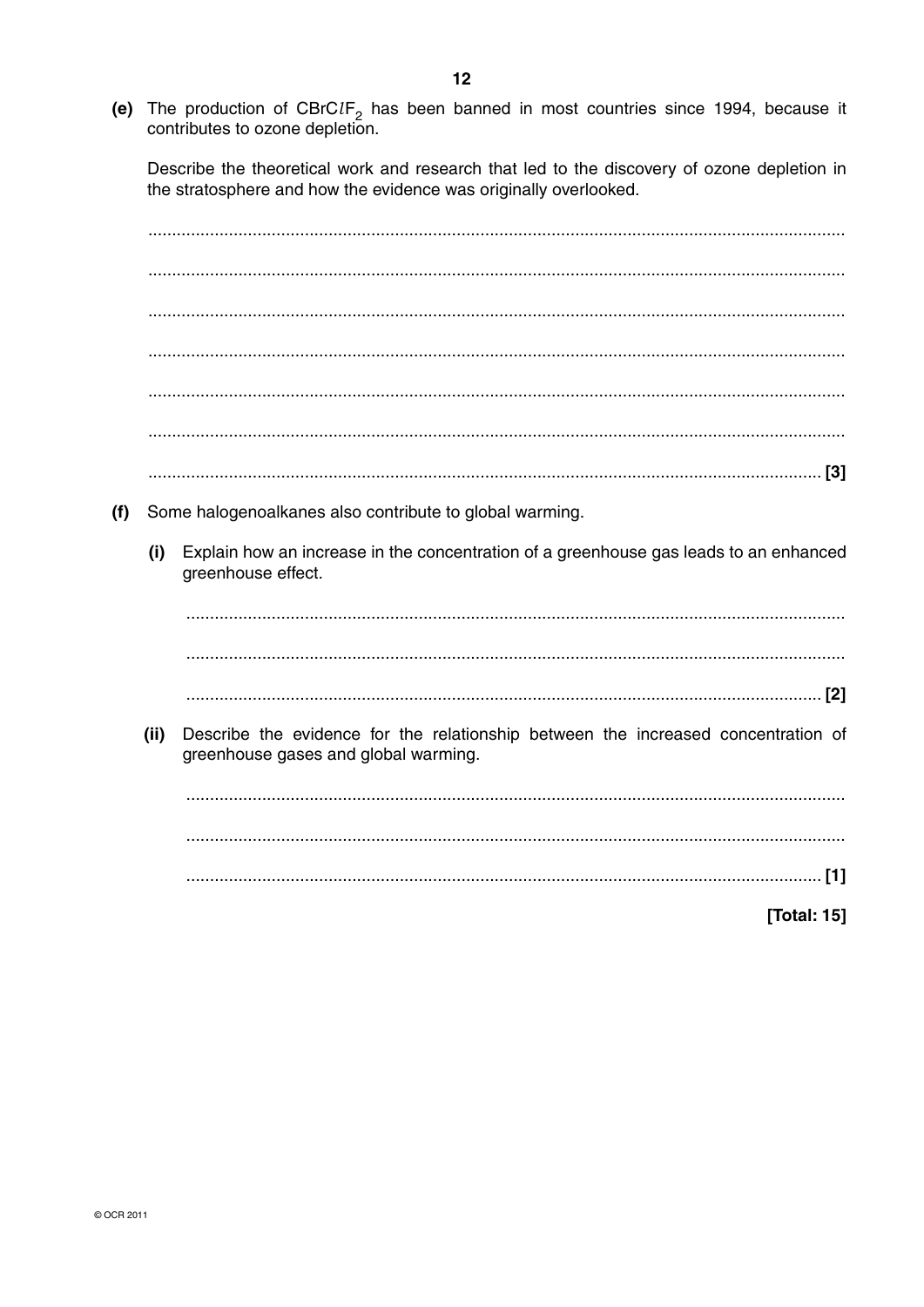- **5** This question is based on the Advance Notice article **'Understanding our Changing Atmosphere'**  which is provided as an insert to this paper.
	- **(a)** The article explains that, in the atmosphere, 'hydrocarbons are oxidised as part of a propagating chain'. Explain what is meant by the term *propagating chain*. Give an example from the article of a propagating chain.

Explanation: .............................................................................................................................. ................................................................................................................................................... .............................................................................................................................................. **[2]** Example: ................................................................................................................................... ................................................................................................................................................... .............................................................................................................................................. **[1] (b)** Hydroxyl radicals form in the troposphere.  **(i)** Explain what is meant by the term *radical*. ........................................................................................................................................... ...................................................................................................................................... **[1]**

 **(ii)** Write the equation for the formation of hydroxyl radicals from an oxygen atom and a water molecule in the troposphere.

 $\rightarrow$ 

- **(c)** Ethanal can form during radical reactions that occur in the troposphere.
	- **(i)** Draw the full structural formula of ethanal, CH<sub>3</sub>CHO.

**[1]**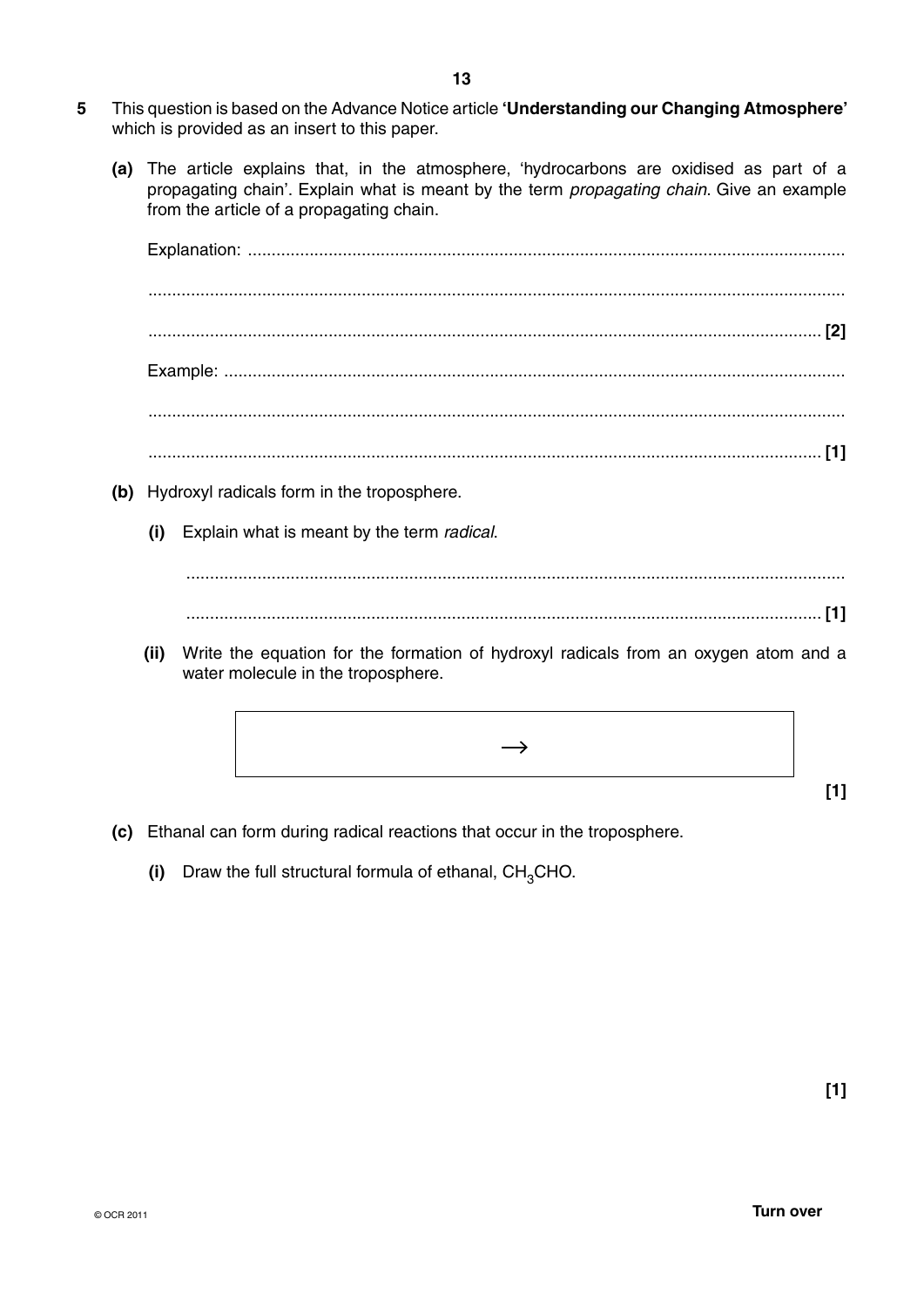$(ii)$ Explain how infrared spectroscopy could be used on a sample of gas from a simulation chamber to show the presence of ethanal. Indicate how the infrared spectrum would show the presence of aldehydes and then how ethanal itself could be detected.

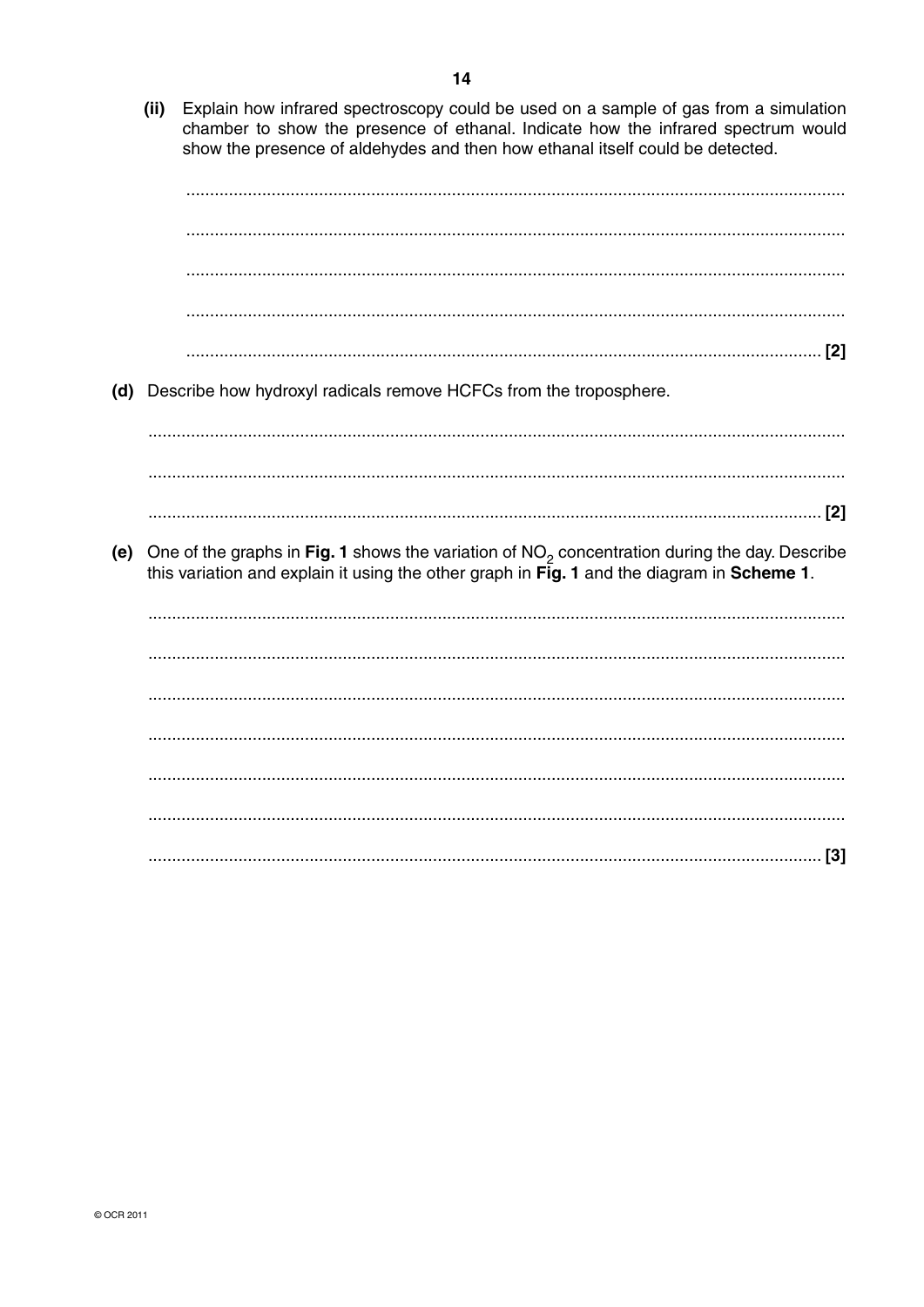- (f) There are competing processes that cause the formation and removal of ozone in the troposphere. These processes are summarised in the Scheme 1 diagram and elsewhere in the article.
	- Describe the processes that occur in the troposphere that cause the formation and  $\bullet$ removal of ozone.
	- Describe the evidence that has been used to predict a significant rise in tropospheric  $\bullet$ ozone levels over the next century.
	- Explain why a rise in tropospheric ozone levels is a cause for concern.



In this question, you should make it clear how the steps you describe are linked to one another

[Total: 20]

## **END OF QUESTION PAPER**